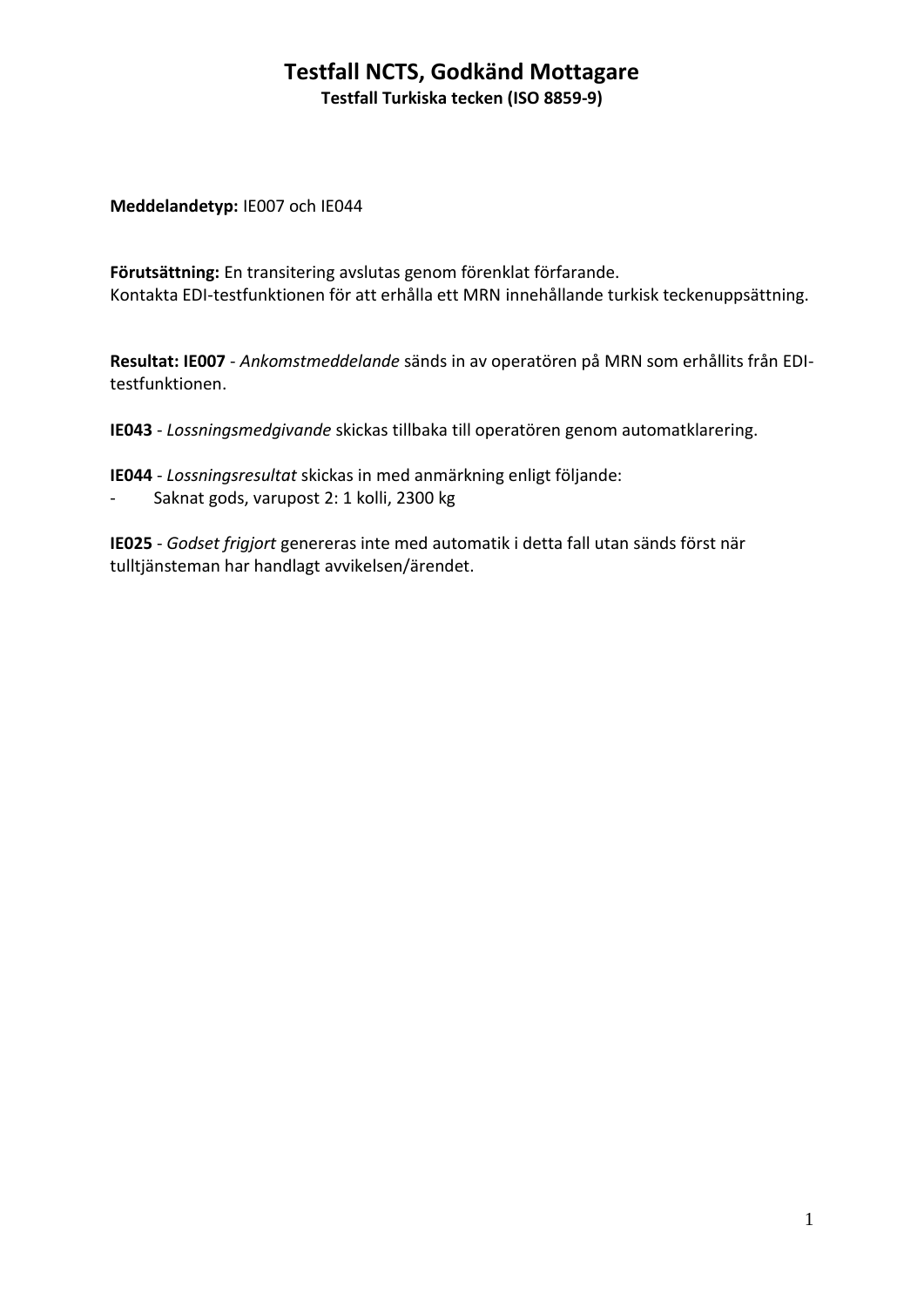# **Testfall NCTS, Godkänd Mottagare**

**Testfall Turkiska tecken (ISO 8859-9)**

### **Meddelandetyp:** IE15B

| ---HEADER                                                | R |                                                 |
|----------------------------------------------------------|---|-------------------------------------------------|
| Reference number, (RefNumHEA4)                           | R | Valid LRN (Local reference                      |
| number)                                                  |   |                                                 |
| Type of declaration, (TypOfDecHEA24)                     | R | T <sub>2</sub>                                  |
| Declaration place (DecPlaHEA394)                         | R | Strömstad                                       |
| Country of destination code, (CouOfDesCodHEA30)          | D | NO.                                             |
| Country of dispatch/export code, (CouOfDisCodHEA55)      | D | <b>SE</b>                                       |
| Inland transport mode (InlTraModHEA75)                   | 0 | 30                                              |
| Transport mode at border (TraModAtBorHEA76)              | 0 | 30                                              |
| Identity of means of transport at departure (exp/trans), | D | <b>LKW 52</b>                                   |
| (IdeOfMeaOfTraAtDHEA78)                                  |   |                                                 |
| Nationality of means of Transport at Departure           | R | <b>SE</b>                                       |
| (NatOfMeaOfTraAtDHEA80)                                  |   |                                                 |
| Identity of means of Transport crossing border           | D | LKW52                                           |
| (IdeOfMeaOfTraCroHEA85)                                  |   |                                                 |
| Nationality of means of Transport crossing border        | D | <b>SE</b>                                       |
| (NatOfMeaOfTraCroHEA87)                                  |   |                                                 |
| Containerised indicator, (ConIndHEA96)                   | R | 0                                               |
| Issuing date, (IssDatHEA186)                             | R | < <current date="" of="" test="">&gt;</current> |
| Number of loading lists, (NumOfLoaLisHEA304)             | O |                                                 |
| Total number of items, (TotNumOfIteHEA305)               | R | 1                                               |
| Total number of packages, (TotNumOfPacHEA306)            | D | 19                                              |
| Total gross mass, (TotGroMasHEA307)                      | R | 334                                             |
| Authorized location of goods, code (AutLocOfGooCodHEA41) | R | <b>AXX</b>                                      |
| --- CONTROL RESULT                                       | R |                                                 |
| Control result code, ConResCodERS16                      | R | A <sub>3</sub>                                  |
| Date limit, DatLimERS69                                  | R | Declaration date + 8 days                       |
|                                                          |   |                                                 |
| --- (PRINCIPAL) TRADER                                   | R |                                                 |
| Name, (NamPC17)                                          | R | Galaxus AB                                      |
| Street and number, (StrAndNumPC122)                      | R | <b>Box 100</b>                                  |
| Postal code, (PosCodPC123)                               | R | 21746                                           |
| City, (CitPC124)                                         | R | Lund                                            |
| Country code, (CouPC125)                                 | R | <b>SE</b>                                       |
| TIN, (TINPC159)                                          | O | SE5562318963                                    |
|                                                          |   |                                                 |
| --- (CONSIGNOR) TRADER                                   | O |                                                 |
| Name, (NamCO17)                                          | R | Koppel                                          |
| Street and number, (StrAndNumCO122)                      | R | Funke-Str. 30                                   |
| Postal code, (PosCodCO123)                               | R | 44149                                           |
| City, (CitCO124)                                         | R | Dortmund                                        |
| Country code, (CouCO125)                                 | R | DE                                              |
| TIN, (TINCO159)                                          | O |                                                 |
| --- (CONSIGNEE) TRADER                                   | D |                                                 |
| Name, (NamCE17)                                          | R | Koppel SPA                                      |
| Street and number, (StrAndNumCE122)                      | R | Desio 56                                        |
| Postal code, (PosCodCE123)                               | R | 20033                                           |
| City, (CitCE124)                                         | R | Desio                                           |
| Country code, (CouCE125)                                 | R | ΙT                                              |
| TIN, (TINCE159)                                          | O |                                                 |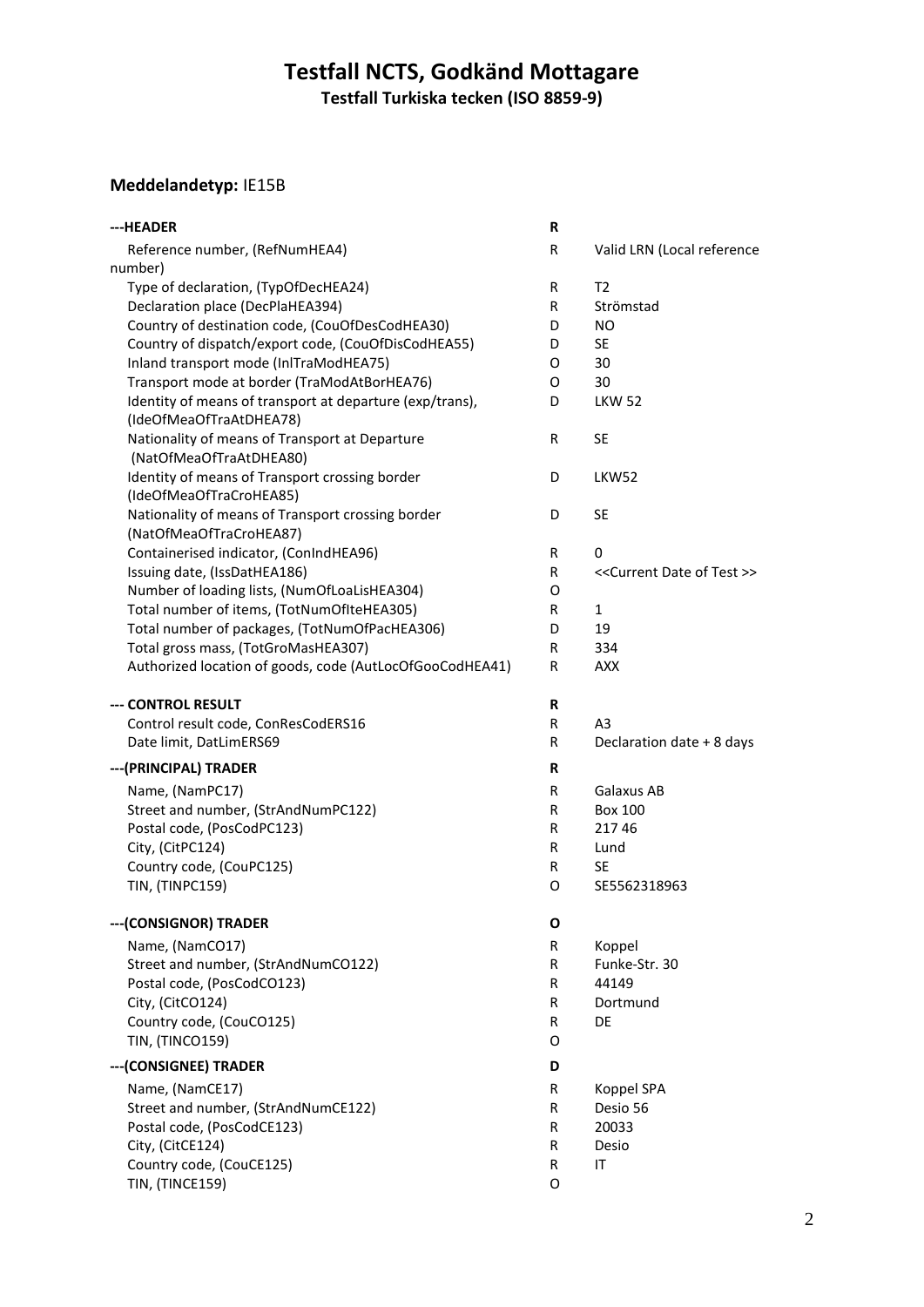#### **Testfall NCTS, Godkänd Mottagare**

**Testfall Turkiska tecken (ISO 8859-9)**

| --- (AUTHORISED CONSIGNEE) TRADER                                      | O      |                              |
|------------------------------------------------------------------------|--------|------------------------------|
| TIN, (TINTRA59)                                                        | R      |                              |
| --- (DEPARTURE) CUSTOMS OFFICE                                         | R      |                              |
| Reference number, (RefNumEPT1)                                         | R      | SE603342                     |
| --- (DESTINATION) CUSTOMS OFFICE                                       | R      |                              |
| Reference number, (RefNumEST1)                                         | R      | NO01018C                     |
| --- (TRANSIT) CUSTOMS OFFICE                                           | Ο      |                              |
| Reference number, (RefNumRNS1)                                         | D      | NO02061B                     |
| ---SEALS INFO                                                          | 0      |                              |
| Seals number, (SeaNumSLI2)                                             | R      |                              |
| ------SEALS ID                                                         | R      |                              |
| Seals identity, (SealdeSID1)                                           | R      |                              |
| --- GOODS ITEM                                                         | R      |                              |
| Item number, (IteNumGDS7)                                              | R      | 1                            |
| Commodity code, (ComCodTarCodGDS10)                                    | D      |                              |
| Type of declaration, (DecTypGDS15)<br>Goods description, (GooDesGDS23) | D<br>R | <b>Excavator Spare Parts</b> |
| Gross mass, (GroMasGDS46)                                              | 0      | 334                          |
| Net mass, (NetMasGDS48)                                                | 0      |                              |
| Country of dispatch/export code, (CouOfDisGDS58)                       | D      |                              |
| Country of destination code, (CouOfDesGDS59)                           | D      |                              |
| ------PREVIOUS ADMINISTRATIVE REFERENCES                               | D      |                              |
| Previous document type, (PreDocTypAR21)                                | R      | T2                           |
| Previous document reference, (PreDocRefAR26)                           | R      | 144IC CV 7732/26 M           |
| Complement of information, (ComOfInfAR29)                              | 0      |                              |
| ------ PRODUCED DOCUMENTS/CERTIFICATES                                 | O      |                              |
| Document type, (DocTypDC21)                                            | 0      | 730                          |
| Document reference, (DocRefDC23)                                       | 0      | 56788                        |
| Complement of information, (ComOfInfDC25)                              | 0      |                              |
| ------SPECIAL MENTIONS                                                 | O      |                              |
| Additional information coded, (AddInfCodMT23)                          | R      | <b>CAL</b>                   |
| Additional information, (AddInfMT21)                                   | R      | 5000SEK09SE00005000000W7     |
| Export from EC, (ExpFroECMT24)<br>Export from country, (ExpFroCouMT25) | D<br>D |                              |
|                                                                        |        |                              |
| ------(CONSIGNOR) TRADER                                               | 0      |                              |
| Name, (NamCO27)<br>Street and number, (StrAndNumCO222)                 | R<br>R |                              |
| Postal code, (PosCodCO223)                                             | R      |                              |
| City, (CitCO224)                                                       | R      |                              |
| Country code, (CouCO225)                                               | R      |                              |
| NAD LNG, (NADLNGGTCO)                                                  | O      |                              |
| TIN, (TINCO259)                                                        | O      |                              |
| ------ (CONSIGNEE) TRADER                                              | D      |                              |
| Name, (NamCE27)                                                        | R      |                              |
|                                                                        |        |                              |